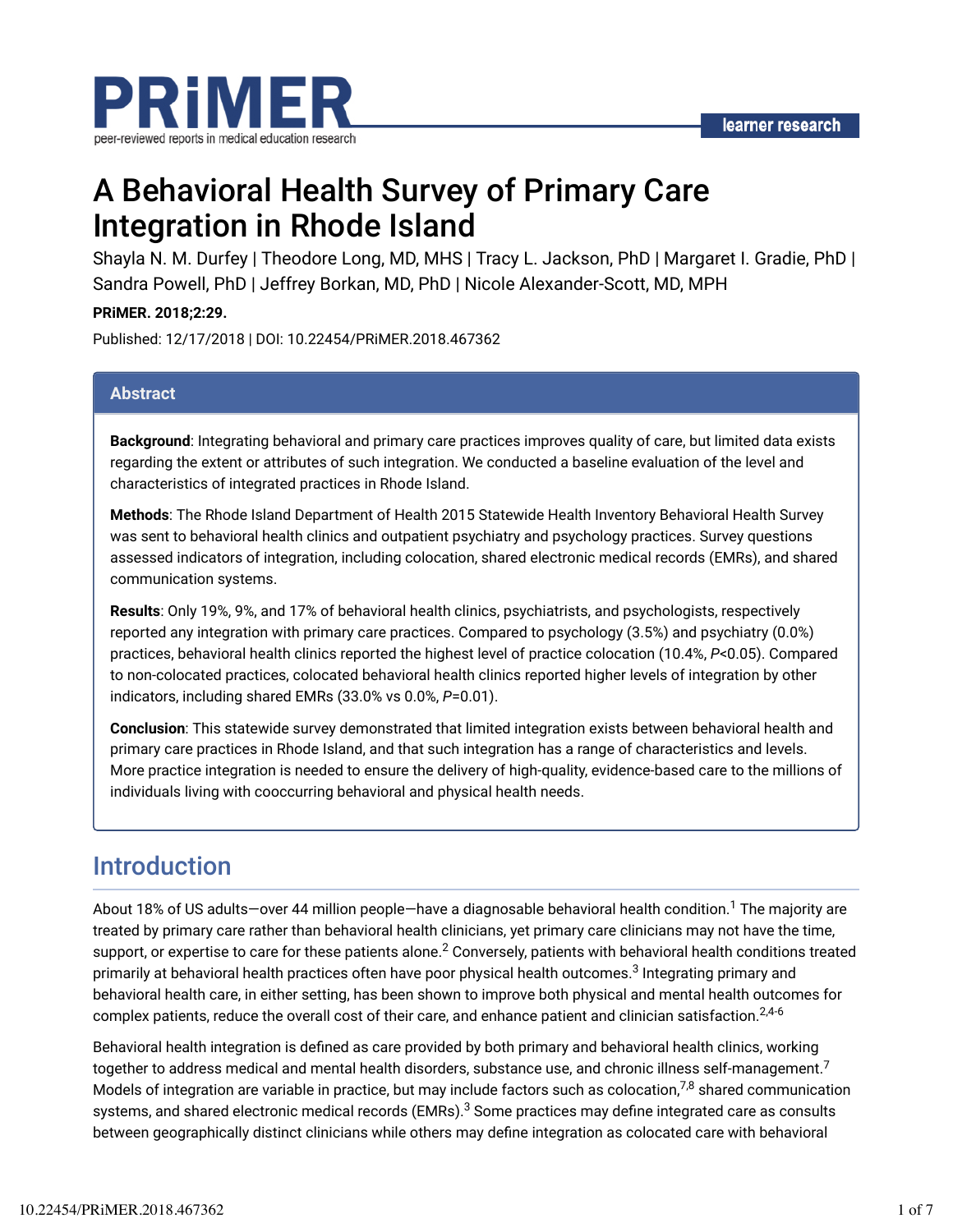health and primary care clinicians working together in teams.<sup>9-11</sup> Colocation has many benefits associated with close proximity of multidisciplinary team members, including improved clinician communication and ease of services for patients. However, colocation itself does not necessarily indicate fully integrated primary care and behavioral health services. 11

Integrating behavioral and primary care has proven benefits, but limited data exists regarding where and how practices are integrating,<sup>12,13</sup> which hinders efforts at planning and executing interventions. We conducted an evaluation of behavioral health practices on the number and characteristics of integrated practices in Rhode Island to both establish a baseline and to help inform efforts to expand integrated care to Rhode Islanders in need.

## **Methods**

### *Study Design*

The Rhode Island Department of Health (DOH) 2015 Statewide Health Inventory was legislatively mandated in 2014 to "establish and maintain an inventory of all health care facilities, health services, and institutional health services" in Rhode Island, and consisted of health inventory surveys across 12 components of the health care system, including behavioral health care.<sup>14</sup> The Behavioral Health Survey (available on the STFM Resource Library)<sup>15</sup> was included in the Statewide Health Inventory to evaluate the availability of mental health and substance use services in the state, including practice integration. Survey questions were modeled after those in the World Health Organization's Service Availability and Readiness Assessment, and the Mountainview Consulting Group's Primary Care Behavioral Health Integration Tool (PCBH-IT).<sup>16,17</sup> Feedback was solicited from stakeholders including the Rhode Island Department of Behavioral Healthcare, Developmental Disabilities and Hospitals (BHDDH).

The survey targeted practice administrators at licensed behavioral health clinics, outpatient psychiatry practices, and outpatient psychology practices. When practice administrators were unavailable, clinicians responded to the survey. Licensed behavioral health clinics were defined as clinics that provide mental health and/or substance use services and are staffed by multidisciplinary clinicians including social workers, nurses, and psychologists. Survey questions assessed indicators of integration including colocation, shared electronic medical records (EMRs), integration with a PCMH, shared scheduling and communication systems, and participation in a Health Homes program. Medicaid Health Homes are practices that coordinate care for Medicaid enrollees with complex illnesses, including cooccurring physical and behavioral health needs.<sup>18</sup> Survey definitions of integration indicators are included in Tables 2 and 3. Response choices included, Not True, A Little True, Sometimes True, Very True, or Always True for each indicator. Additional details on survey methodology can be found in the Statewide Health Inventory.<sup>14</sup>

#### *Data Collection*

Prior to survey distribution, licensed behavioral health clinics were identified via the BHDDH and psychiatry and psychology practices were identified via publicly available Rhode Island licensure data.

#### *Analysis*

The John Snow Research and Training Institute, Inc standardized the data. Survey results for multisite practices that completed a single survey were counted once for each site. Responses were collapsed into three categories indicating no (defined as Not True for the indicator), low (A Little true, or Somewhat True), or high integration (Very True, Always True). We reviewed descriptive data of the number of integrated practices by integration indicator. To test for significant differences in high integration between practice types, we compared high integration groups using Fisher exact tests. Lastly, we compared integration indicators between colocated and non-colocated behavioral health clinics using Fisher exact tests. Analyses were conducted using SAS (Cary, NC). The Rhode Island Department of Health Institutional Review Board deemed this study exempt.

### **Results**

The survey response rate was 48 of 52 behavioral health practices (92%), 43 of 130 outpatient psychiatry practices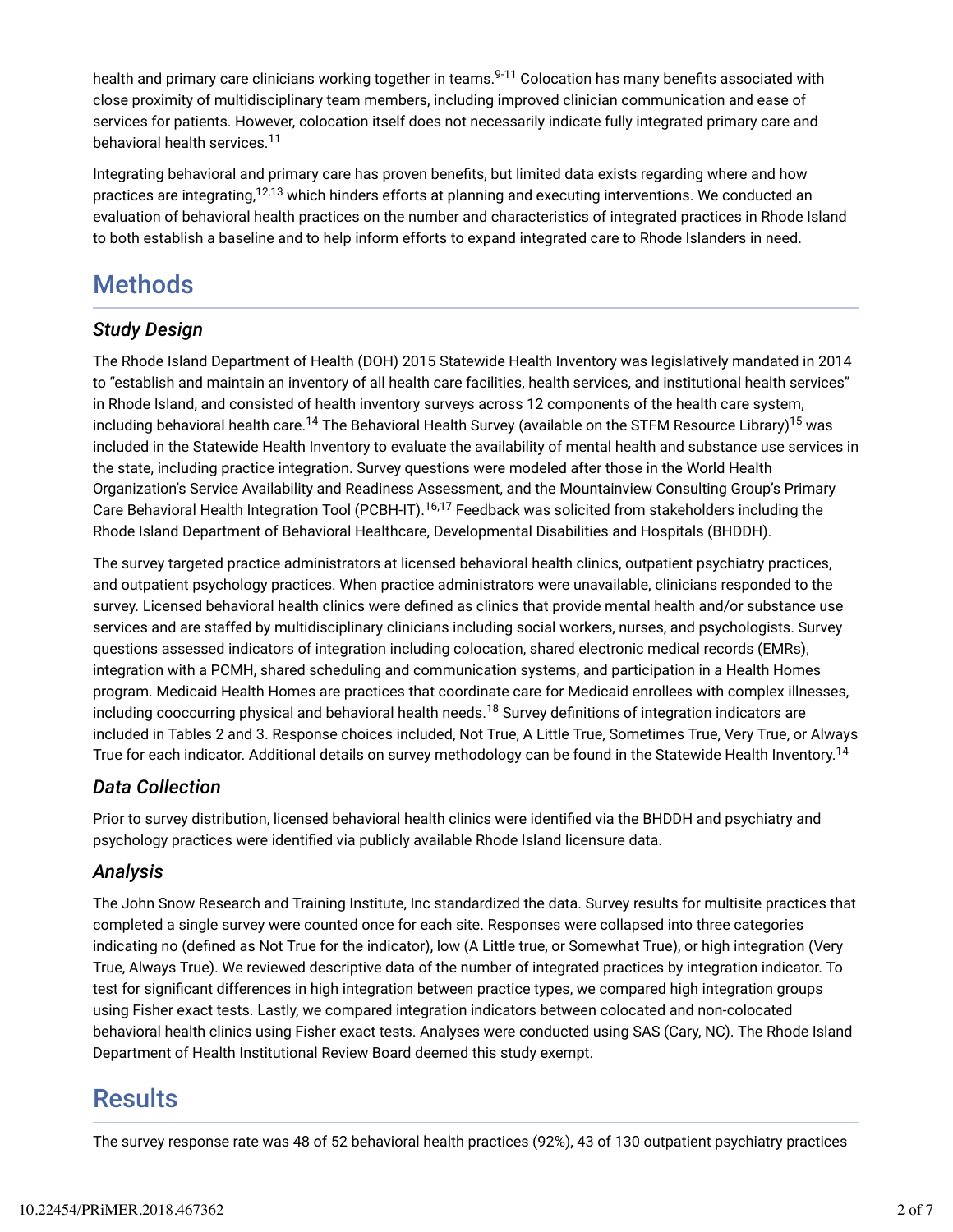(33%), and 115 of 480 (24%) outpatient psychology practices. Licensed behavioral health clinics provided care for 28,026 patients. The majority of patients (52.8%) were non-Hispanic white, and 40% of race/ethnicity data was unknown. See Table 1 for characteristics of behavioral health clinics.

Among respondents, 19% of behavioral health, 17% of psychology, and 9% of psychiatry practices reported any integration, indicated by a response of "A Little True," "Somewhat True," "Very True" or "Always True" to any variable. All reports of integration by psychiatry practices were marked "Somewhat True."

More behavioral health clinics reported high integration by colocation with primary care (10.4%) than psychology (3.5%) or psychiatry practices (0.0%, *P*=0.05; Table 2). Similarly, more behavioral health clinics reported high integration by participation in a Health Homes program (12.5%) than psychology (0.9%) or psychiatry practices (0.0%, *P*=0.002). More behavioral health clinics also reported high integration by shared EMR, shared scheduling system, and shared communication system, than psychology or psychiatry practices, but these results were not significant.

Compared to non-colocated behavioral health clinics, colocated clinics had a greater number of integrated characteristics by most other indicators than did non-colocated clinics, including shared EMRs (33.0% vs 0.0%, *P*=0.01; Table 3). More colocated than non-colocated clinics reported high integration by shared scheduling systems (33.3% vs 2.4%, *P*=0.04), and shared communication systems (50.0% vs 2.4%, *P*=0.004; Table 3).

### **Discussion**

Rhode Island has limited behavioral health and primary care integration across all three types of behavioral health practices. Nineteen percent, 17%, and 9% of behavioral health clinics, psychology, and psychiatry practices respectively reported some level of integration with primary care practices. Compared to psychology and psychiatry practices, more behavioral health clinics reported high integration across integration indicators.

Colocated behavioral health clinics exhibited higher levels of integration across all other indicators than their noncolocated counterparts. The definition of colocation ranges broadly from separate collaborative practices to fully integrated primary and behavioral clinician teams. $^{7,11}$  While the exact meaning of colocation was not defined to survey respondents in this study, our findings suggest that colocated practices may be more likely to exhibit other characteristics of integration than non-colocated practices, which agrees with suggestions in prior literature that physical proximity can facilitate further practice integration.<sup>11</sup>

In this study, higher percentages of Rhode Island behavioral health clinics, compared to psychiatry and psychology practices, report any integration with primary care. Further studies are needed to determine why such differences exist, and to assess which indicators of integration are most important to improving outcomes. $^3$ 

Although there are proven benefits to practice integration, integration is only happening at a low level in Rhode Island. More practice integration is needed to provide high-quality care to the millions of individuals living with cooccurring behavioral and physical health conditions. The lack of integration that we found calls for a deeper understanding of the barriers to integration, including siloed funding for physical and behavioral health care,<sup>19</sup> and solutions to address these barriers, such as alternative payment models.

#### *Limitations*

The survey responses were self-reported, categorical, and subjective in nature and thus can be expected to vary in meaning across practices. Additional detail on integration indicators, including colocation or definition of primary care clinicians, was not provided to survey respondents. Variations in response rates between practice types as well as low response rates for psychiatry and psychology practices may also affect the results. These findings may not be generalizable to other states. Additionally, we studied integration from the behavioral health practice perspective instead of from the primary care perspective. $^3$  Although integration may occur in either setting, it is possible that surveying primary care practices may yield different results from those found in this study. Lastly, race/ethnicity data was incompletely collected by study subjects, with 40% of race/ethnicity data unknown, which could hinder service evaluation for vulnerable populations that are already less likely to receive integrated care. $^8$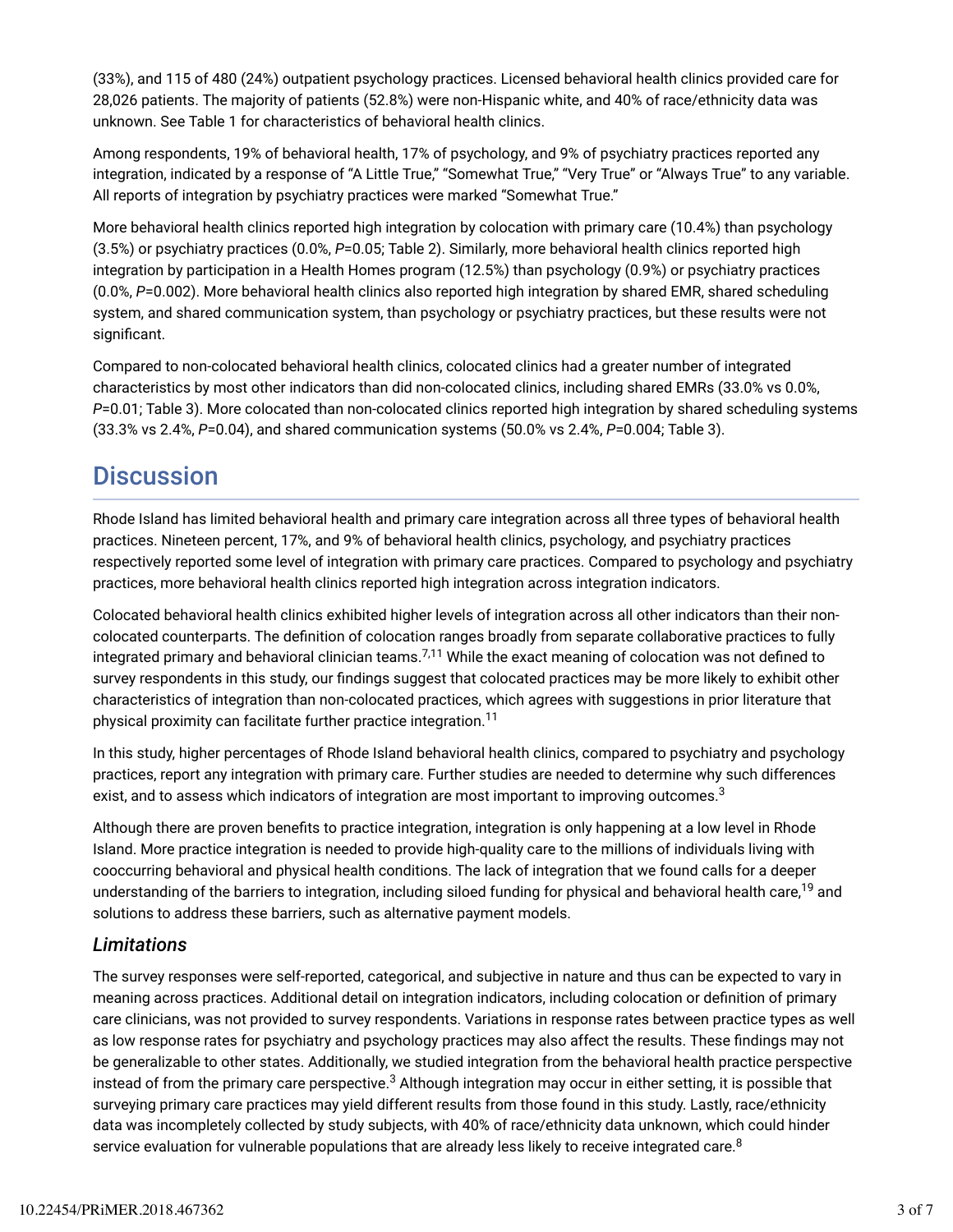## **Conclusion**

Behavioral health and primary care integration is beginning to occur in Rhode Island, with a higher degree of integration in licensed behavioral health clinics than in psychology or psychiatry practices, but the overall level of integration remains low. Follow-up studies that track trends in integration, including changes in the number of integrated practices and analysis of which integration indicators are most important to improved physical and behavioral health outcomes, are warranted. We also recommend further study into integration from the primary care practice perspective.

### Tables and Figures

|                                                          | `             |
|----------------------------------------------------------|---------------|
|                                                          | n (%)         |
| Total number of patients seen across sites**             | 28,026        |
| Mean number of patients seen by site                     | 667.3         |
| <b>Patient Race</b>                                      |               |
| White                                                    | 14,798 (52.8) |
| <b>Black</b>                                             | 1,037(3.7)    |
| Other                                                    | 981 (3.5)     |
| Unknown                                                  | 11,210 (40.0) |
| <b>Patient Ethnicity</b>                                 |               |
| Non-Hispanic                                             | 14,433 (51.5) |
| Hispanic                                                 | 1,822(6.5)    |
| Unknown                                                  | 11,771 (42.0) |
| Mean Full-Time Equivalent Across Sites by Clinician Type | Mean (Total)  |
| Psychiatrists                                            | 0.52(24.73)   |
| Licensed clinical psychologists                          | 0.03(1.3)     |
| Licensed clinical social workers                         | 1.66 (79.65)  |
| Marriage and family counselors                           | 0.44(21)      |
| Mental health counselors                                 | 1.05(50.2)    |
| Clinical nurse specialists (mental health)               | 0.59(28.3)    |
| Chemical dependency professionals                        | 2.4 (115)     |
| Other mental health staff                                | 2.31 (110.85) |
| Peers/recovery coaches                                   | 0.13(6.2)     |
| Nurse practitioners                                      | 0.24(11.3)    |
| Physician assistants                                     | 0.06(3)       |
| <b>Nurses</b>                                            | 2.25 (108)    |
| Nurse care managers                                      | 0.04(2)       |
| Medical assistants/nursing assistants                    | 0.38(18)      |
| Interpretation staff                                     | 0.15(7)       |
| IT staff                                                 | 0.3(14.25)    |
| Quality improvement/data analytics staff                 | 0.27(12.75)   |

#### Table 1: Descriptive Characteristics of Licensed Behavioral Health Clinics (n=48)\*

'Descriptive data is only provided for the primary study group, licensed behavioral health clinics.<br>"Six sites were unable to provide the total number of patients.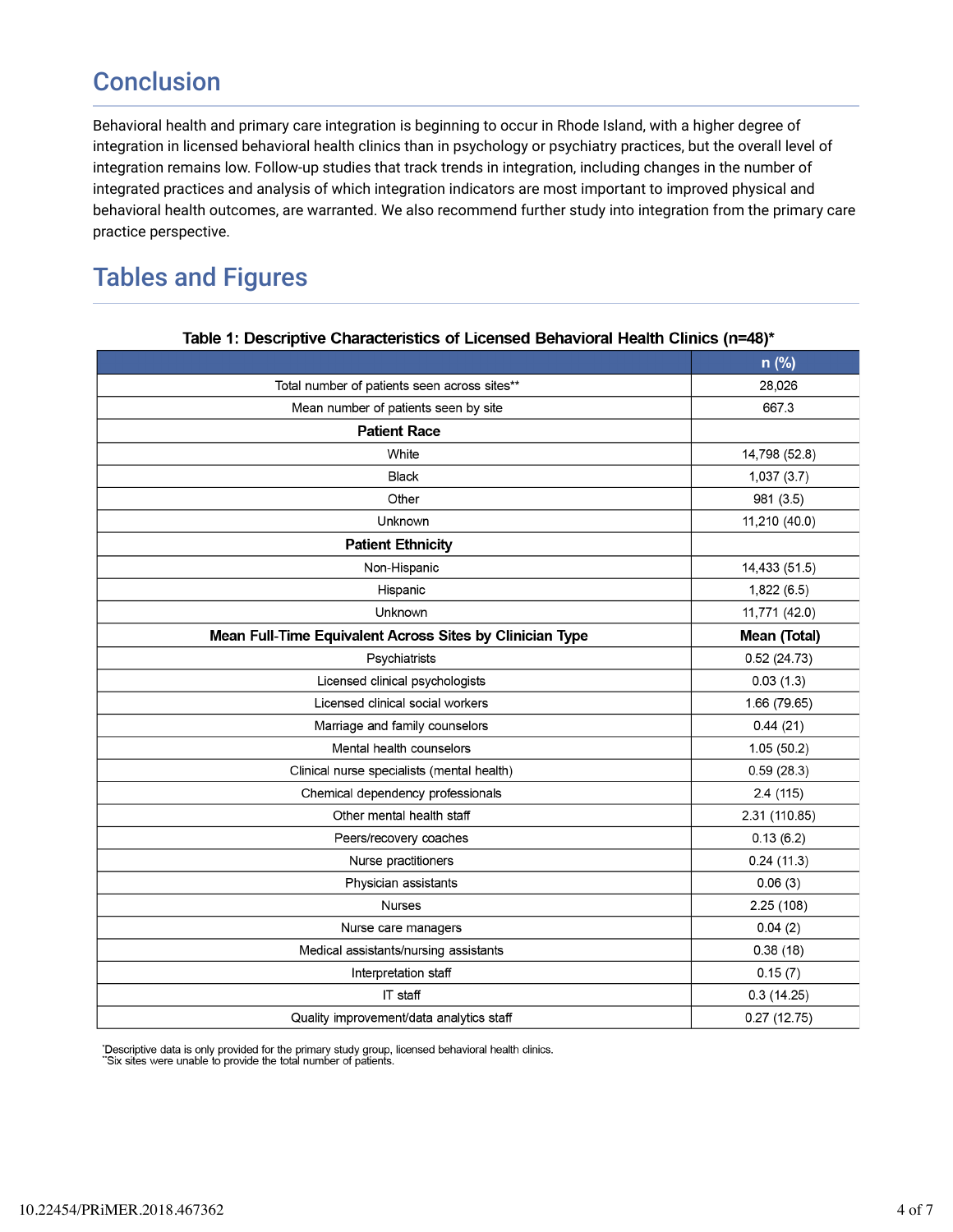|                                                 |                                                                                                                                                                    | <b>Behavioral Health</b><br>Clinics (n=48) |                         | <b>Outpatient</b><br>Psychology (n=115) |               | <b>Outpatient</b><br>Psychiatry (n=43) |             |               |            |             |
|-------------------------------------------------|--------------------------------------------------------------------------------------------------------------------------------------------------------------------|--------------------------------------------|-------------------------|-----------------------------------------|---------------|----------------------------------------|-------------|---------------|------------|-------------|
|                                                 |                                                                                                                                                                    | $n(\%)$<br>$n$ (%)                         |                         | $n$ (%)                                 |               |                                        |             |               |            |             |
| <b>Integration</b><br>Indicator                 | <b>Integration Indicator</b><br>as Defined in<br>the Behavioral<br><b>Health Survey</b>                                                                            | <b>None</b>                                | Low                     | <b>High</b>                             | <b>None</b>   | Low                                    | <b>High</b> | <b>None</b>   | Low        | <b>High</b> |
| Integrated with<br>a PCMH                       | The clinic is integrated with<br>a patient-centered medical<br>home (PCMH).                                                                                        | 46<br>(95.8)                               | 1<br>(2.1)              | 1(2.1)                                  | 110<br>(95.7) | $\overline{2}$<br>(1.7)                | 3<br>(2.6)  | 42<br>(97.7)  | 1<br>(2.3) | 0<br>(0.0)  |
| Shared<br>electronic<br>medical record<br>(EMR) | Behavioral health and<br>primary care providers use<br>the same electronic medical<br>record.                                                                      | 44<br>(91.7)                               | 2<br>(4.2)              | 2(4.2)                                  | 110<br>(95.7) | 1<br>(0.9)                             | 4<br>(3.5)  | 43<br>(100.0) | 0<br>(0.0) | 0<br>(0.0)  |
| System for<br>immediate<br>visits               | There is a scheduling<br>strategy that allows patients<br>to be seen by a behavioral<br>health provider immediately<br>after a primary care visit as<br>necessary. | 45<br>(93.8)                               | 3<br>(6.3)              | 0(0.0)                                  | 105<br>(91.3) | 6<br>(5.2)                             | 4<br>(3.5)  | 42<br>(97.7)  | 1<br>(2.3) | 0<br>(0.0)  |
| Colocated with<br>primary care                  | The behavioral health and<br>primary care clinics are in<br>the same location.                                                                                     | 42<br>(87.5)                               | 1<br>(2.1)              | 5<br>(10.4)                             | 107<br>(93.0) | 4<br>(3.5)                             | 4<br>(3.5)  | 42<br>(97.7)  | 1<br>(2.3) | 0<br>(0.0)  |
| Shared<br>scheduling<br>system                  | There is one system for<br>making both primary care<br>and behavioral health<br>appointments.                                                                      | 43<br>(89.6)                               | 2<br>(4.2)              | 3(6.3)                                  | 110<br>(95.7) | 3<br>(2.6)                             | 2<br>(1.7)  | 42<br>(97.7)  | 1<br>(2.3) | 0<br>(0.0)  |
| Shared<br>communication<br>system               | There is a system for<br>primary care providers<br>to communicate urgent<br>concerns to a behavioral<br>health provider (for<br>example, a "warm<br>handoff").     | 42<br>(87.5)                               | 2<br>$(\overline{4.2})$ | 4(8.3)                                  | 97<br>(84.4)  | 10<br>(8.7)                            | 8<br>(7.0)  | 40<br>(93.0)  | 3<br>(7.0) | 0<br>(0.0)  |
| Participates in<br>health homes<br>program      | The clinic participates in the<br>Health Homes Program.**                                                                                                          | 42<br>(87.5)                               | 0<br>(0.0)              | 6<br>(12.5)                             | 114<br>(99.1) | 0<br>(0.0)                             | 1<br>(0.9)  | 42<br>(97.7)  | 1<br>(2.3) | 0<br>(0.0)  |

# Table 2: Level of Integration Among Behavioral Health Clinics, Outpatient<br>Psychology, and Outpatient Psychiatry Practices\*

\*A level of integration of "None" indicates a survey response of "Not True" for the corresponding indicator. Similarly, "Low" integration corresponds to survey<br>responses of either "A Little True" or "Sometimes True," and a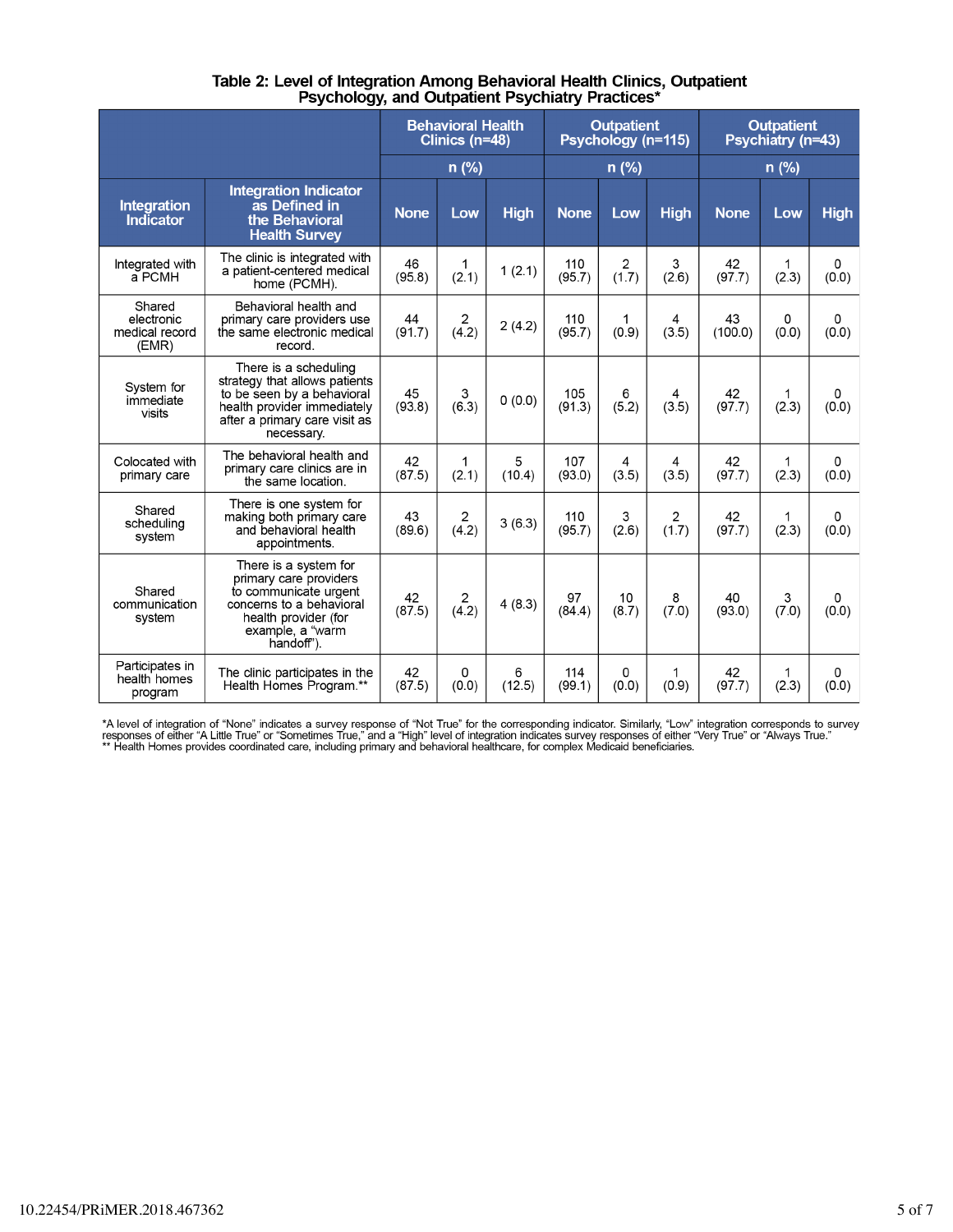Table 3: Licensed Behavioral Health Clinics: Percent Reporting High Integration, by Colocation Status\*

| <b>Integration Indicator</b>            | <b>Integration Indicator as Defined</b><br>in the Behavioral Health Survey                                                                                   | <b>Colocated</b><br><b>Primary Care</b><br>and Behavioral<br><b>Health Practices</b><br>$(n=6)$<br>$n\frac{9}{6}$ | <b>Non-Colocated</b><br><b>Primary Care and</b><br><b>Behavioral Health</b><br><b>Practices</b><br>$(n=42)$<br>$n\frac{9}{6}$ | $P^{**}$ |
|-----------------------------------------|--------------------------------------------------------------------------------------------------------------------------------------------------------------|-------------------------------------------------------------------------------------------------------------------|-------------------------------------------------------------------------------------------------------------------------------|----------|
|                                         | The clinic is integrated with a patient-                                                                                                                     |                                                                                                                   |                                                                                                                               |          |
| Integrated with a PCMH                  | centered medical home (PCMH).                                                                                                                                | 1(16.7)                                                                                                           | 0(0.0)                                                                                                                        | 0.13     |
| Shared electronic medical<br>record     | Behavioral health and primary care<br>providers use the same electronic<br>medical record.                                                                   | 2(33.3)                                                                                                           | 0(0.0)                                                                                                                        | 0.01     |
| System for immediate visits             | There is a scheduling strategy that<br>allows patients to be seen by a<br>behavioral health provider immediately<br>after a primary care visit as necessarv. | 0(0.0)                                                                                                            | 0(0.0)                                                                                                                        |          |
| Shared scheduling system                | There is one system for making both<br>primary care and behavioral health<br>appointments.                                                                   | 2(33.3)                                                                                                           | 1(2.4)                                                                                                                        | 0.04     |
| Shared communication<br>system          | There is a system for primary care<br>providers to communicate urgent<br>concerns to a behavioral health provider<br>(for example, a "warm handoff").        | 3(50.0)                                                                                                           | 1(2.4)                                                                                                                        | 0.004    |
| Participates in Health<br>Homes Program | The clinic participates in the Health<br>Homes Program.**                                                                                                    | 4(66.7)                                                                                                           | 2(4.8)                                                                                                                        | < 0.001  |

\* A"High" level of integration indicates survey responses of either "Very True" or "Always True."<br>\*\* P values were obtained using Fisher exact test.

#### Acknowledgments

This study was presented at the Society of General Internal Medicine's 2016 Annual Meeting, May 11, 2016 in Hollywood, FL.

### Corresponding Author

Shayla N. M. Durfey 222 Richmond St, Providence RI. 401-871-4752. Shayla\_durfey@brown.edu

#### **Author Affiliations**

Shayla N. M. Durfey - Warren Alpert Medical School of Brown University, Providence, RI Theodore Long, MD, MHS - State of Rhode Island Department of Health, Providence, RI Department of Internal Medicine, Yale School of Medicine, New Haven, CT Tracy L. Jackson, PhD - State of Rhode Island Department of Health, Providence, RI Margaret I. Gradie, PhD - State of Rhode Island Department of Health, Providence, RI Sandra Powell, PhD - State of Rhode Island Department of Health, Providence, RI Jeffrey Borkan, MD, PhD - The Warren Alpert Medical School of Brown University, Providence, RI Nicole Alexander-Scott, MD, MPH - The Warren Alpert Medical School of Brown University, Providence, RI Department of Internal Medicine, Yale School of Medicine, New Haven, CT

#### References

- 1. Substance Abuse and Mental Health Services Administration. Key substance use and mental health indicators in the United States: Results from the 2016 National Survey on Drug Use and Health. In: Rockville, MD: Center for Behavioral Health Statistics and Quality, Substance Abuse and Mental Health Services Administration; 2017: https://www.samhsa.gov/data/. Accessed December 6, 2018.
- 2. Ward MC, Miller BF, Marconi VC, Kaslow NJ, Farber EW. The role of behavioral health in optimizing care for